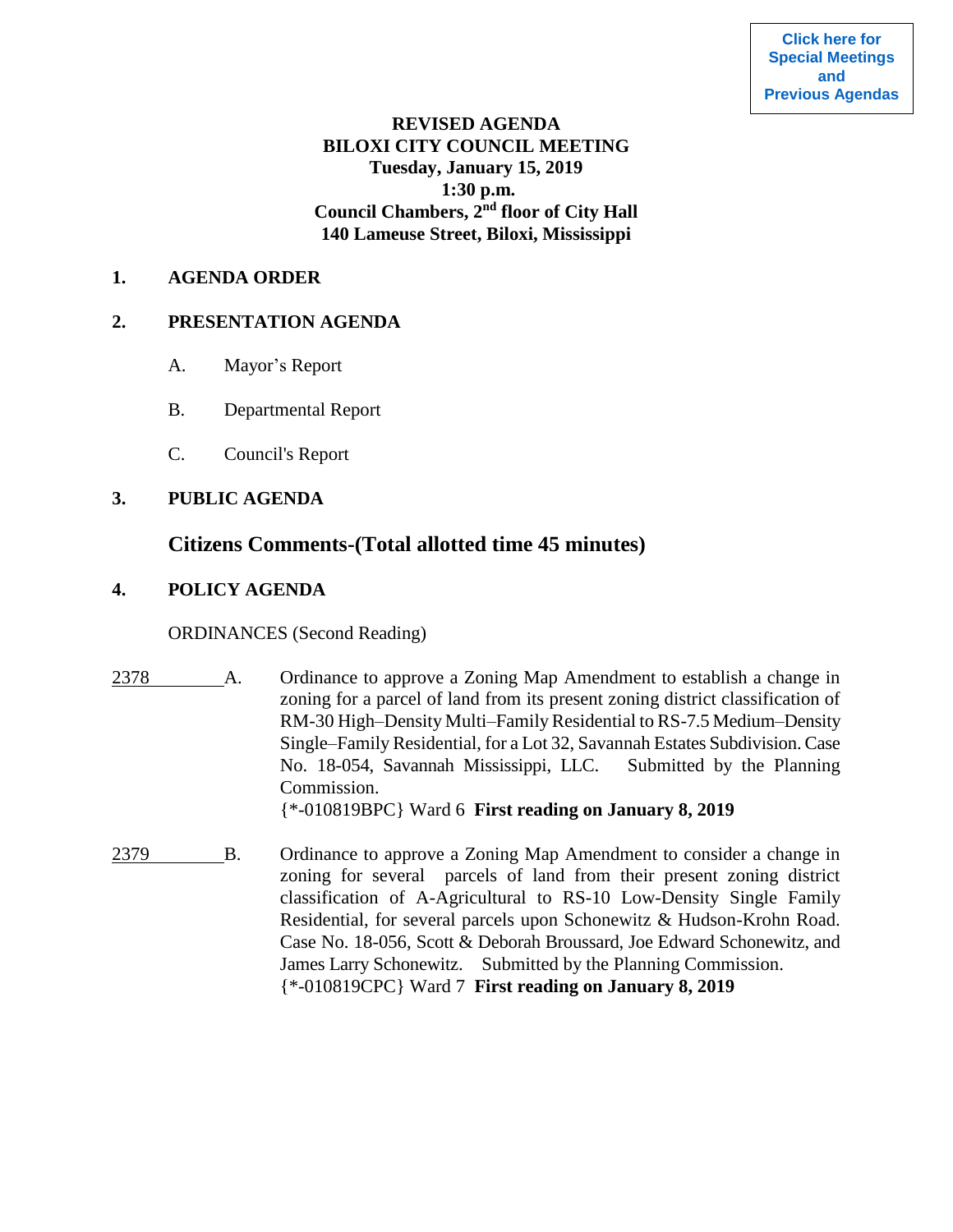### **4. POLICY AGENDA-Continued**

#### RESOLUTIONS

- 22-19 C. Resolution to grant Preliminary Re-Subdivision/Re-Plat of Lot 32 of Savannah Estates Subdivision- to establish fifteen (15) new Single-Family Residential lots. Case No. 18-055-PC, Savannah Mississippi, LLC. Submitted by the Planning Commission. {\*-011519APC} Ward 6
- 23-19 D. Resolution of the Mayor and City Council of the City of Biloxi, Mississippi, supporting the Howard Avenue Redevelopment Project, a mixed-use entertainment district project, and acknowledging that sales tax collected from the project will be diverted to the sales tax incentive fund for a period of up to fifteen years, or when the aggregate amount of the thirty percent (30%) of the approved project costs by the Mississippi Development Authority incurred by Howard Avenue Development, LLC or its assigns for the tourism project has been paid, whichever shall occur first, pursuant to Section 57-26- 1 et seq. Mississippi Code of 1972, as amended; and for related purposes. Introduced by Mayor Andrew "FoFo" Gilich. {\*-011519ALEG}
- 24-19 E. Resolution authorizing Mayor to execute Tri-Party Agreement with Howard **SUBSTITUTE** Avenue Development, LLC and Biloxi Main Street Downtown Economic **Exhibits only** Development Program incentives for project at 814 Howard Avenue (Kress Building); and for related purposes. Introduced by Mayor Andrew "FoFo" Gilich. {\*-011519CLEG}
- 25-19 F. Resolution authorizing Mayor to execute Tri-Party Agreement with Howard **SUBSTITUTE** Avenue Development, LLC and Biloxi Main Street Downtown Economic **Exhibits Only** Development Program incentives for project at 838 Howard Avenue (Barq Building); and for related purposes. Introduced by Mayor Andrew "FoFo" Gilich. {\*-011519DLEG}

26-19 G. Resolution authorizing Mayor to execute Tri-Party Agreement with Howard **SUBSTITUTE** Avenue Development, LLC and Biloxi Main Street Downtown Economic **Exhibits Only** Development Program incentives for project at 808 Howard Avenue; and for related purposes. Introduced by Mayor Andrew "FoFo" Gilich. {\*-011519ELEG}

{\*}-Denotes document name for internet access [http://biloxi.ms.us](http://biloxi.ms.us/) Also available in alternative format.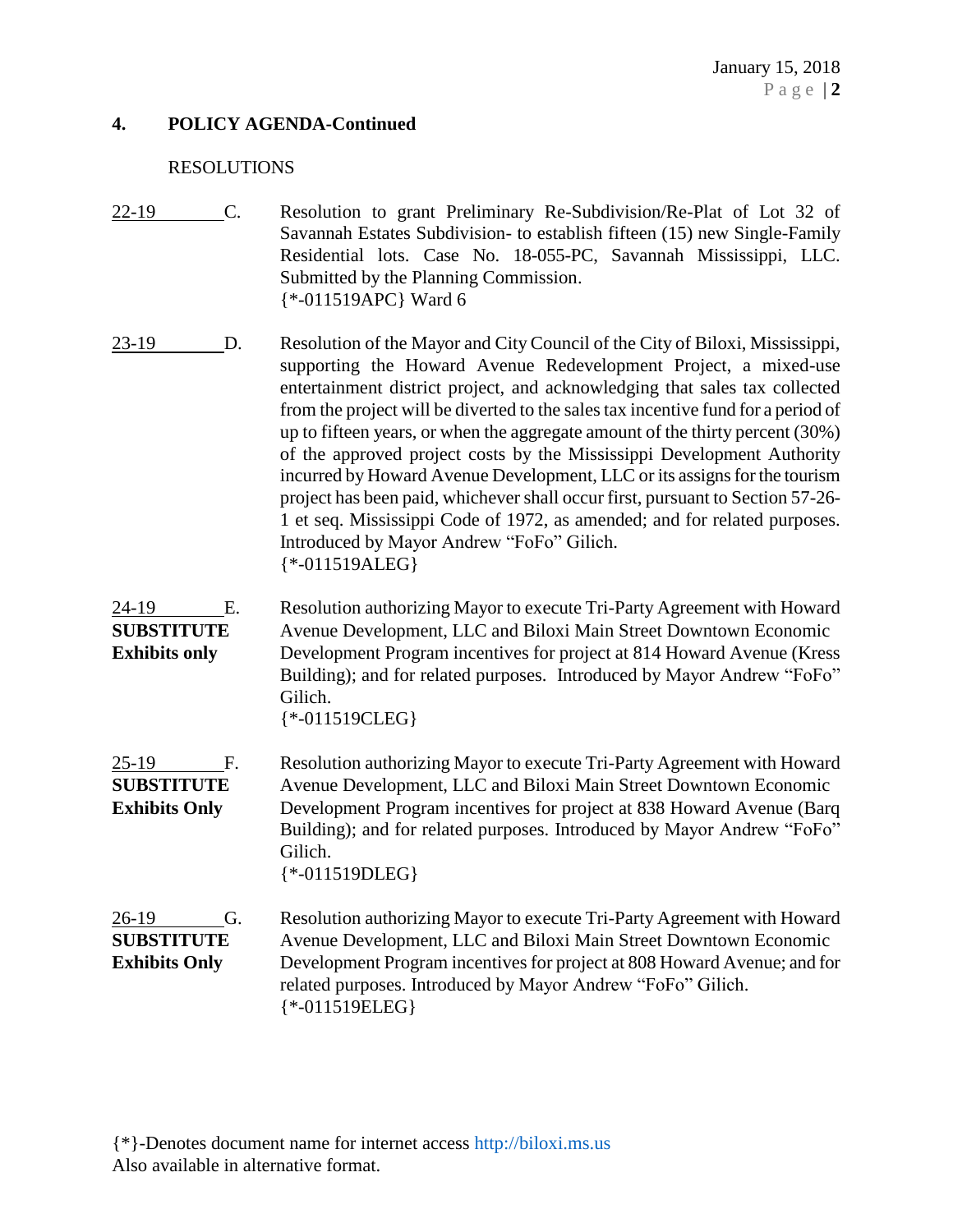### **4. POLICY AGENDA-Continued**

| 27-19                                              | Н. | Resolution authorizing Mayor to execute Tri-P arty Agreement with Howard                                                                                                                                                                                                                                                                            |
|----------------------------------------------------|----|-----------------------------------------------------------------------------------------------------------------------------------------------------------------------------------------------------------------------------------------------------------------------------------------------------------------------------------------------------|
| <b>SUBSTITUTE</b><br><b>Exhibits Only</b>          |    | Avenue Development, LLC and Biloxi Main Street Downtown Economic<br>Development Program incentives for project at 784 Howard Avenue<br>(Upstairs Downstairs); and for related purposes. Introduced by Mayor<br>Andrew "FoFo" Gilich.<br>$\$ *-011519FLEG}                                                                                           |
| 28-19<br><b>SUBSTITUTE</b><br><b>Exhibits Only</b> | I. | Resolution authorizing Mayor to execute Tri-Party Agreement with Howard<br>Avenue Development, LLC and Biloxi Main Street Downtown Economic<br>Development Program incentives for project at 0 Rue Magnolia (Gryder's);<br>and for related purposes. Introduced by Mayor Andrew "FoFo" Gilich.<br>$\{*.011519GLEG\}$                                |
| 29-19                                              | J. | Resolution authorizing execution of Extension Agreement regarding<br>commencement of construction date for Increment 1 of the Trunk<br>Infrastructure and Roadways with Pitcher Point Investments, LLC and WM<br>MS Investments, LLC. Introduced by Mayor Andrew "FoFo" Gilich.<br>$\$ *-011519HLEG\}                                               |
| Failed<br><b>SUBSTITUTE</b>                        | Κ. | Resolution imposing a Moratorium on the issuance of any prospective<br>Municipal permits allowing Short-Term Rental uses specifically in zoning<br>district classifications of RM-20 Medium-Density Multi-Family Residential<br>and RM-30 High-Density Multi-Family Residential. Introduced by<br>Councilmember Paul Tisdale.<br>$\{*.011519ACOU\}$ |
| $30-19$                                            |    | Resolution for Executive Session to discuss expansion of a City business.<br>{*-011519EXECSESS}                                                                                                                                                                                                                                                     |
| 31-19<br><b>ADD</b>                                | L. | Resolution to approve and authorize entry into Federal Contract by and<br>between the City of Biloxi and the United States of America in the event<br>that a contract is awarded. Introduced by Mayor Andrew "FoFo" Gilich.<br>$\{*.011519ICON\}$                                                                                                   |
| 5.                                                 |    | <b>CONSENT AGENDA</b>                                                                                                                                                                                                                                                                                                                               |

32-19 A. Resolution creating a special account to accommodate advertising revenue and expenses in support of BNews Monthly Newsletter, Calendar of Events, and Biloxi's Governmental Access Channel. Introduced by Mayor Andrew "FoFo" Gilich. {\*-011519BLEG}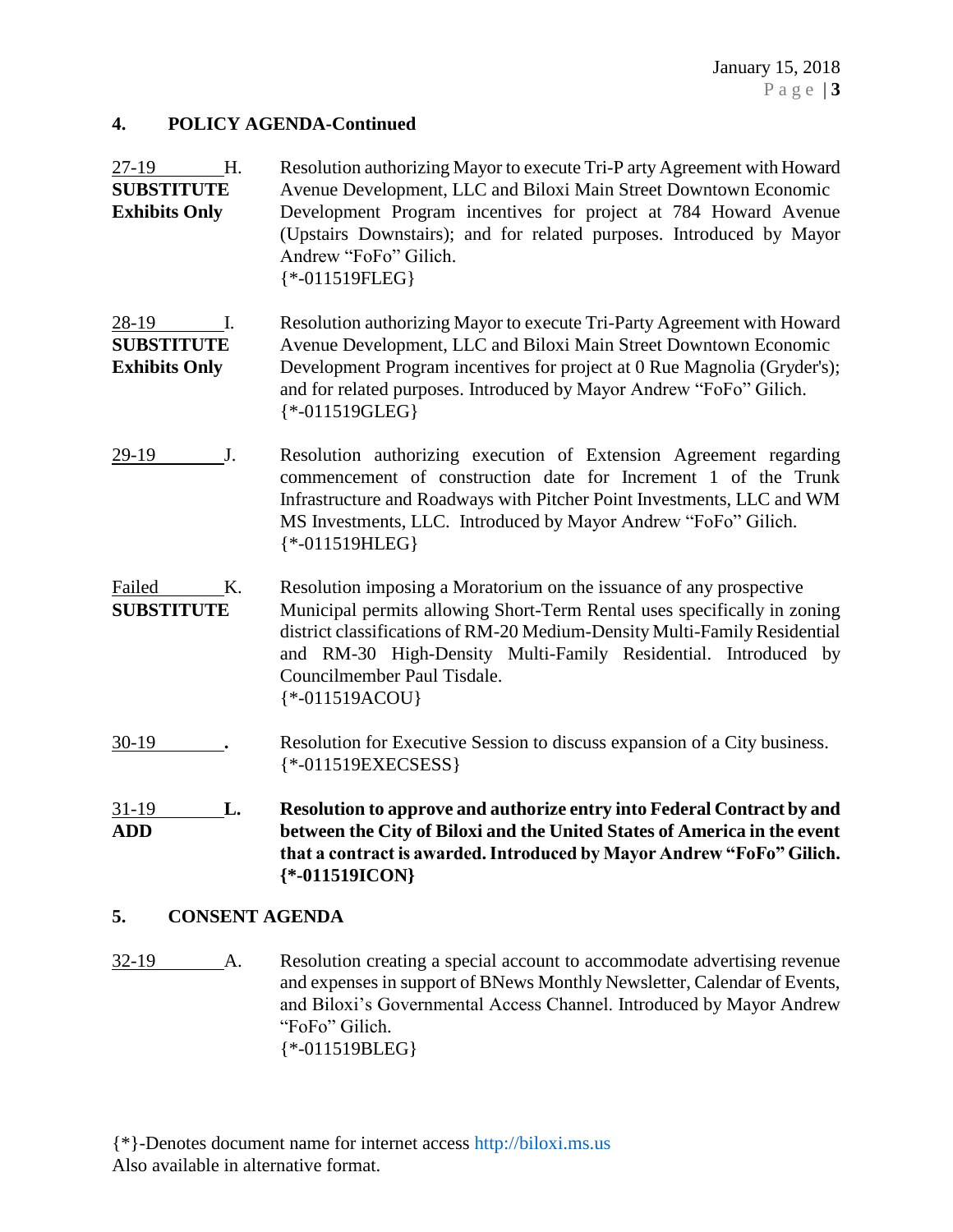# **5. CONSENT AGENDA-Continued**

| 33-19                                                   | <b>B.</b> | Resolution authorizing sale of property Tax Parcel No. 1410F-01-038.000 to<br>Shannon D.V.D Mitchell, Sr. Introduced by Mayor Andrew "FoFo" Gilich.<br>$\$ *-011519\text{LEG}                                                                                                                                                                |
|---------------------------------------------------------|-----------|----------------------------------------------------------------------------------------------------------------------------------------------------------------------------------------------------------------------------------------------------------------------------------------------------------------------------------------------|
| $34-19$                                                 | C.        | Resolution amending the municipal budget for the Fiscal Year to end<br>September 30, 2019, to transfer appropriations from within the Fire<br>Department. Introduced by Mayor Andrew "FoFo" Gilich.<br>$\{*.011519AFD\}$                                                                                                                     |
| $35-19$<br><b>SUBSTITUTE</b><br><b>Exhibit "A" Only</b> | D.        | Resolution authorizing and approving the amended application for FY18-<br>P601-08 from the Mississippi Tidelands Trust Fund Program, awarding the<br>Grant Agreement from FY18 and a Budget amendment for the West Biloxi<br>Boardwalk Project No. 1000 to fund said grant. Introduced by Mayor Andrew<br>"FoFo" Gilich.<br>${*.011519AENG}$ |
| $36-19$                                                 | Ε.        | Resolution authorizing and approving the amended application for FY 19-<br>P601-12 from the Mississippi Tidelands Trust Fund Program, awarding the<br>Grant Agreement from FY 19 and a Budget amendment for the Point Cadet<br>Marina Improvements-West, Project No. 1024. Introduced by Mayor Andrew<br>"FoFo" Gilich.<br>$*$ -011519BENG}  |
| $37-19$                                                 | F.        | Resolution approving payment to Tyler Technologies. Introduced by Mayor<br>Andrew "FoFo" Gilich.<br>${*.011519ACON}$                                                                                                                                                                                                                         |
| 38-19                                                   | G.        | Resolution rescinding Resolution No. 702-18 and approving and authorizing<br>entry into Service Agreement with Mississippi Power Company for use of<br>license plate recognition cameras and other fixed cameras. Introduced by<br>Mayor Andrew "FoFo" Gilich.<br>$* -011519BCON$                                                            |
| 39-19                                                   | H.        | Resolution to approve entry into Temporary Staffing Solutions Agreement<br>with Express Services, Inc. d/b/a Express Employment Professionals.<br>Introduced by Mayor Andrew "FoFo" Gilich.<br>$*$ -011519CCON}                                                                                                                              |
| $40-19$                                                 | Ι.        | Resolution authorizing agreement between City of Biloxi and Tivity Health<br>Services, LLC for senior health and fitness memberships at Donal Snyder<br>Community Center and program reimbursement for participation. Introduced<br>by Mayor Andrew "FoFo" Gilich.<br>$*$ -011519DCON}                                                       |

{\*}-Denotes document name for internet access [http://biloxi.ms.us](http://biloxi.ms.us/) Also available in alternative format.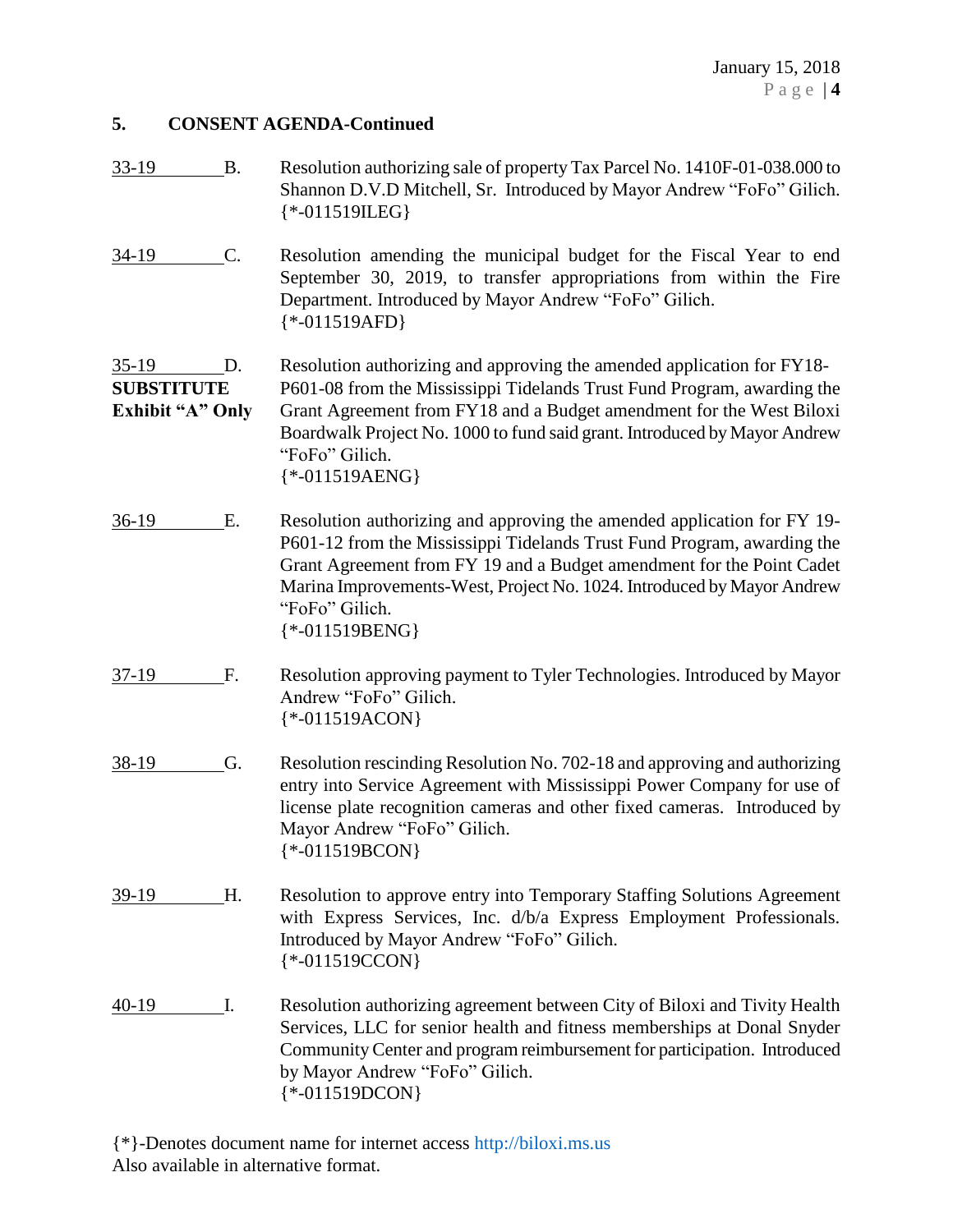## **5. CONSENT AGENDA-Continued**

| $41-19$               | J. | Resolution approving execution of a Release holding the Housing Authority<br>of the City of Biloxi harmless in connection with the City's entry upon its<br>property for the purposes of infrastructure improvements. Introduced by<br>Mayor Andrew "FoFo" Gilich.<br>$* -011519ECON$                                             |
|-----------------------|----|-----------------------------------------------------------------------------------------------------------------------------------------------------------------------------------------------------------------------------------------------------------------------------------------------------------------------------------|
| 42-19                 | Κ. | Resolution approving and authorizing renewal of agreement with Active911,<br>Inc. for use of Active 911 application by the City of Biloxi's Fire Department.<br>Introduced by Mayor Andrew "FoFo" Gilich.<br>$\{*.011519FCON\}$                                                                                                   |
| $43-19$               | L. | Resolution approving and authorizing the purchase and financing of Rocket<br>Communications Hardware by the Biloxi Police Department. Introduced by<br>Mayor Andrew "FoFo" Gilich.<br>$*$ -011519GCON}                                                                                                                            |
| 44-19                 | M. | Resolution authorizing Amendment of Interagency Ground Lease Agreement<br>by and between the city of Biloxi, Mississippi and Coastal Family Health<br>Center, Inc. Introduced by Mayor Andrew "FoFo" Gilich.<br>$\$ *-011519HCON\}                                                                                                |
| $45-19$<br>As amended | N. | Resolution authorizing the Mayor to execute and deliver an Agreement with<br>Gulf Coast Main Street Corporation DBA Biloxi Main Street District<br>regarding Biloxi Main Street Downtown Economic Development Program<br>incentives; and for related purposes. Introduced by Mayor Andrew "FoFo"<br>Gilich.<br>$\{*.011519JLEG\}$ |

# **6. CODE ENFORCEMENT HEARINGS**

## 46-19 **7. ROUTINE AGENDA** {\*-011519RTN}

Section 1: To adjudicate the following parcels a menace to the public health and safety of the community:

| $\mathsf{A}$ . | <b>CITY PARCEL NO.:</b><br><b>OWNED BY:</b><br>DATE OF HEARING: | 1410F-02-020.000<br>Apple Grove Investments, Inc.<br><b>January 8, 2019</b> |
|----------------|-----------------------------------------------------------------|-----------------------------------------------------------------------------|
| B.             | <b>CITY PARCEL NO.:</b><br><b>OWNED BY:</b><br>DATE OF HEARING: | 1410H-06-074.000<br>Linda R. Rothrauff<br><b>January 8, 2019</b>            |

{\*}-Denotes document name for internet access [http://biloxi.ms.us](http://biloxi.ms.us/) Also available in alternative format.